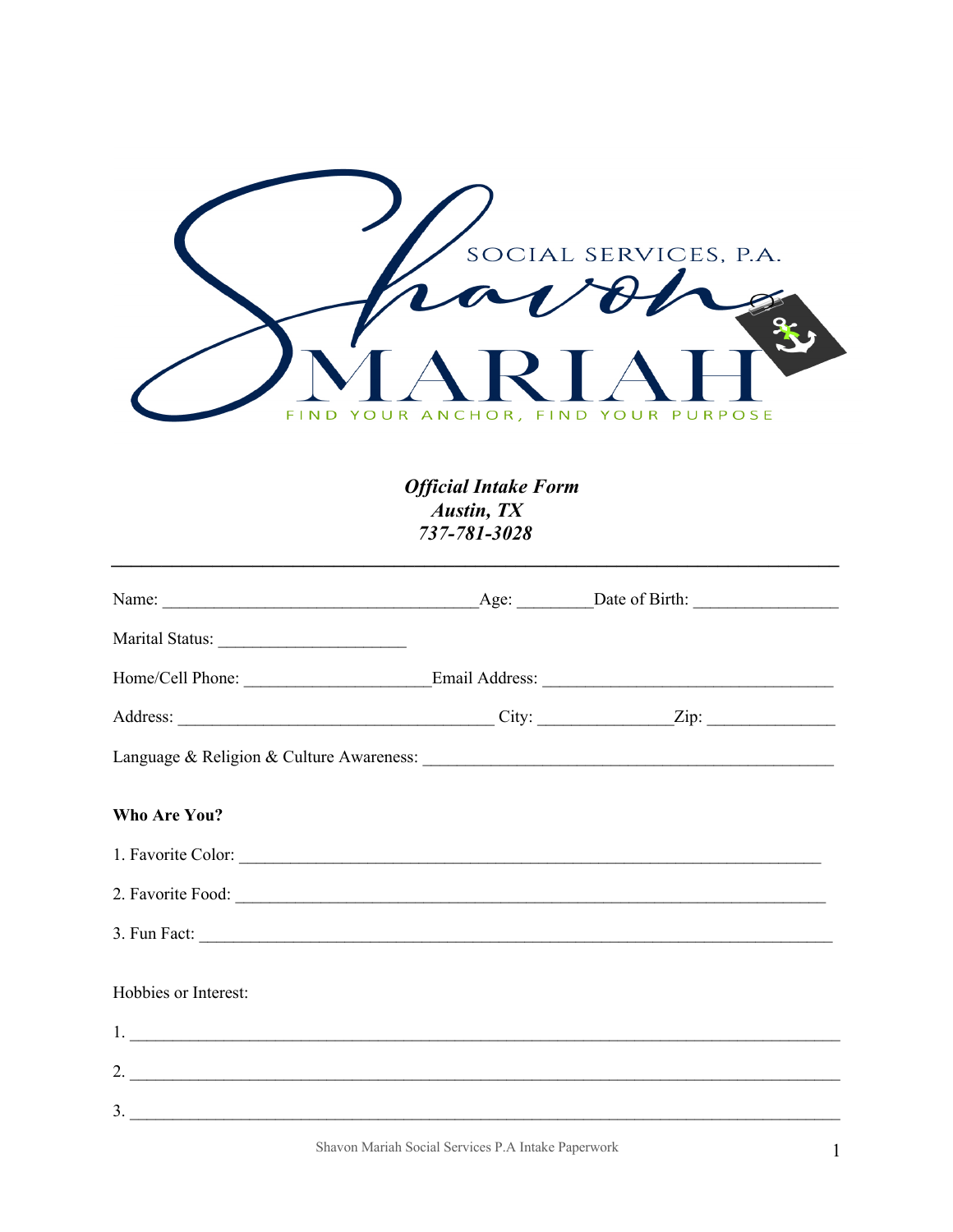Who referred you to therapy Name and Number:

|  |  | Therapy in the Past, If yes, please describe with whom, when, how long, and for what:? |  |  |
|--|--|----------------------------------------------------------------------------------------|--|--|
|--|--|----------------------------------------------------------------------------------------|--|--|

What are your three reasons for seeking counseling today?

| - - |  |
|-----|--|

How long has this been an issue?

What are your goals for seeking counseling today?

| 1.                                         |  |  |
|--------------------------------------------|--|--|
| 2.                                         |  |  |
| 3.                                         |  |  |
|                                            |  |  |
| How would you know when things are better? |  |  |
| 1.                                         |  |  |

| .             |  |
|---------------|--|
|               |  |
| ◠<br><u>.</u> |  |
|               |  |
| ◠<br>. ب      |  |
|               |  |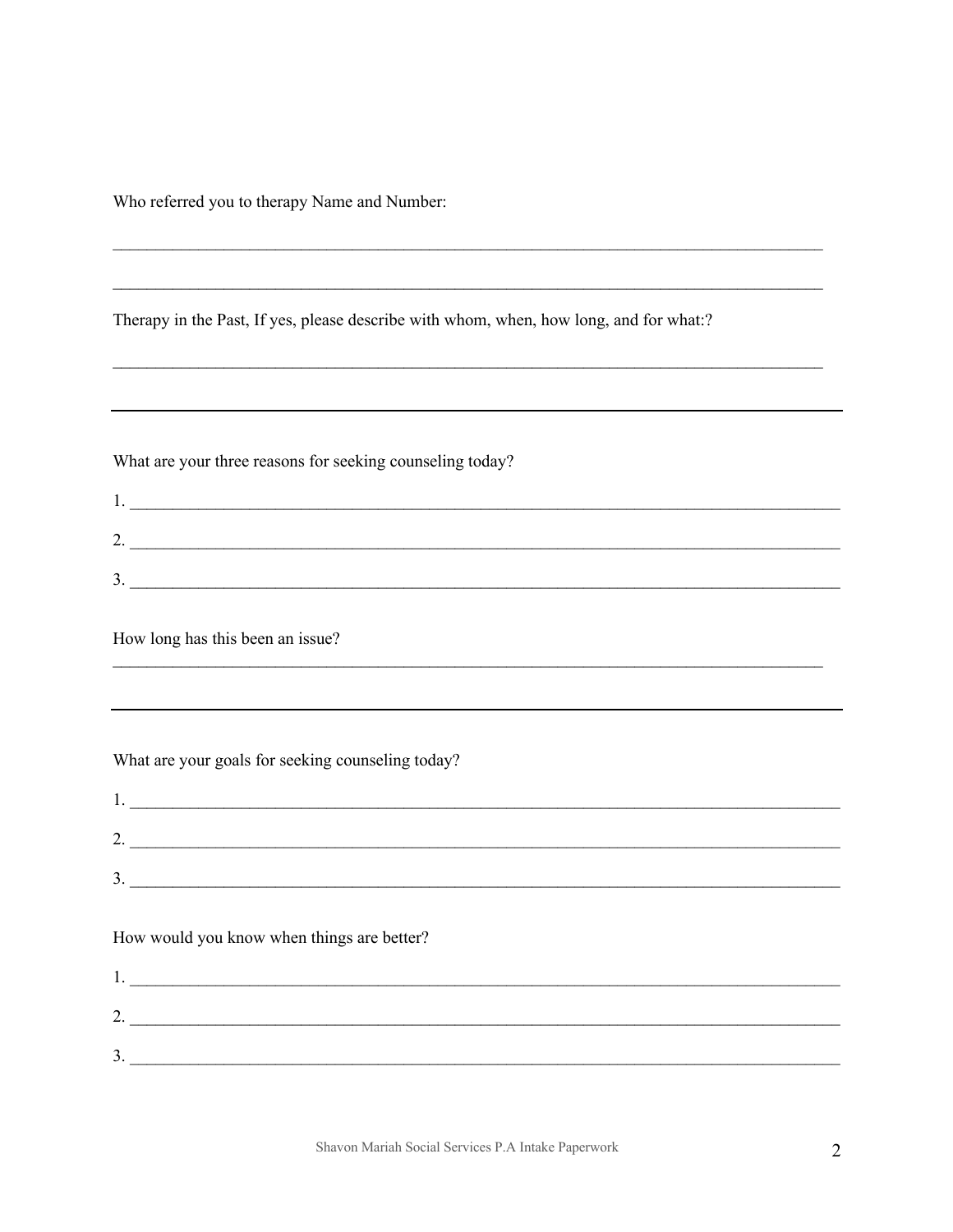What have you tried to help these issues?

| 2. $\overline{\phantom{a}}$                   |
|-----------------------------------------------|
| $\frac{3}{2}$                                 |
|                                               |
| What do you consider your greatest strengths? |
|                                               |
| 2. $\overline{\phantom{a}}$                   |
| $\frac{3}{2}$                                 |
| What are your three weaknesses or barriers?   |
|                                               |
| 2. $\overline{\phantom{a}}$                   |
| $\frac{3}{2}$                                 |
| Who do you consider as your greatest support? |
| $1.$ $\overline{\phantom{a}}$                 |
| 2. $\overline{\phantom{a}}$                   |
| 3.                                            |

#### **Extended and Immediate Family History**

**Please indicate if you, your immediate and/or extended family have history of the following:**

| Who                     | Who                    |
|-------------------------|------------------------|
| Divorce                 | Depression             |
| Alcohol/Substance Abuse | Anxiety                |
| Physical Abuse          | Suicide                |
| Sexual Abuse            | Psychosis              |
| <b>Emotional Abuse</b>  | <b>Eating Disorder</b> |

## **Current/Recent Mood: Please check your general state in the past 2 weeks:**

| Anxiety            | $\mathbf{\tau}$<br>Fear | Sadness | $\sim$<br>$\sim$ $\cdot$<br>Griet | $\cdots$<br>lrrıtabılıtv |
|--------------------|-------------------------|---------|-----------------------------------|--------------------------|
| <b>TT</b><br>Happy | Impatient               | Calm    | <b>T</b><br>Numb                  | Anger                    |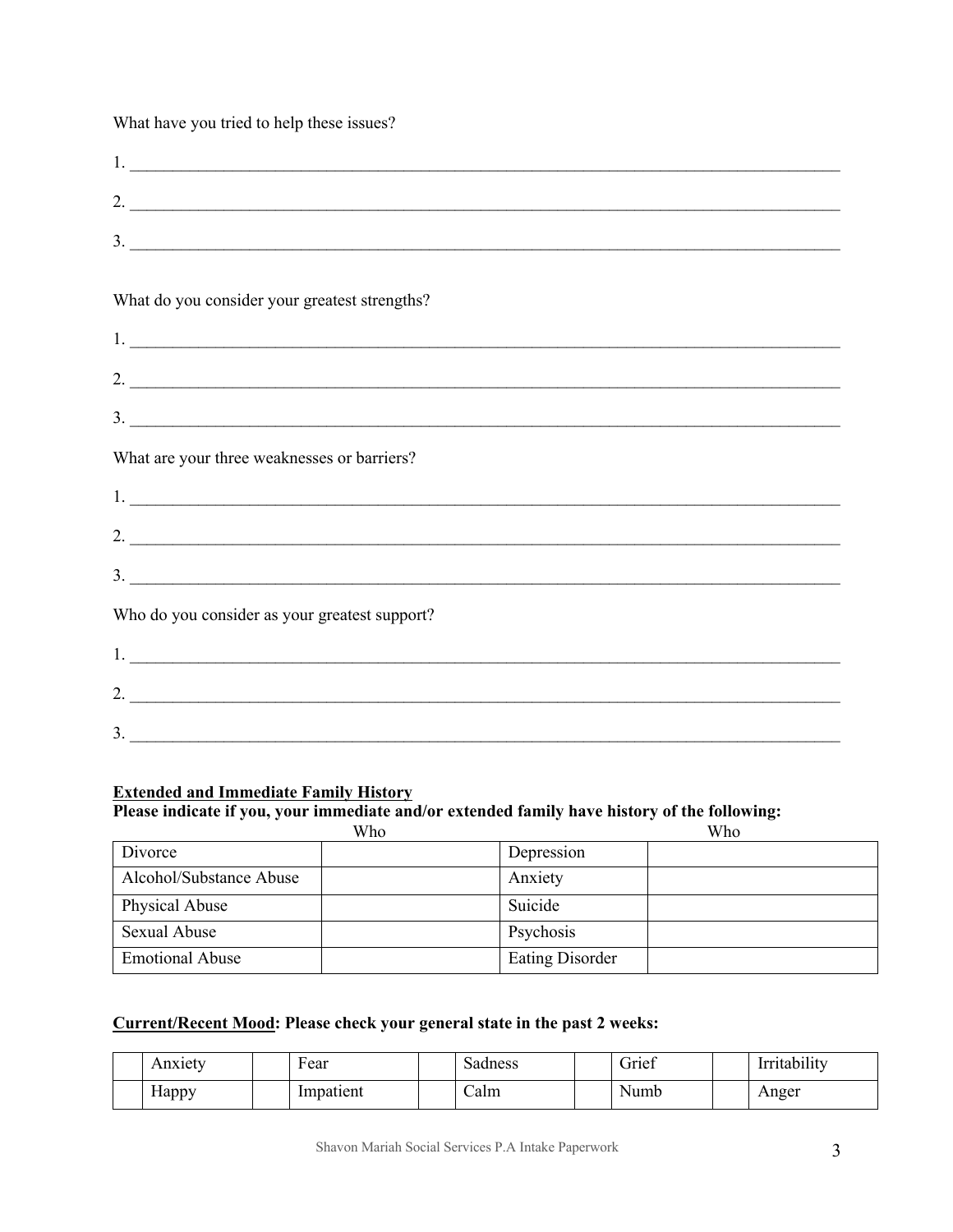| $\sim$ |  |  |  |  |
|--------|--|--|--|--|

# **Please check changes or concerns involving the following**

| Finances       | Legal              | Work/Job      | Education/School       | Moving               |
|----------------|--------------------|---------------|------------------------|----------------------|
| Marital        | Parenting          | Concentration | Memory                 | Energy               |
| Health/Illness | Surgery/Injury     | Grief/Loss    | <b>Family Addition</b> | Family Leaving       |
| Mood Swings    | Sexual<br>Activity | Sleep Habits  | <b>Eating Habits</b>   | Caffeine Intake      |
| Tobacco Use    | Alcohol Use        | Drug Use      | <b>Blackouts</b>       | <b>Family Member</b> |

# **Do You Currently have any Medication Treatment?**

| Dosage: | Name: | How Often: |
|---------|-------|------------|
|         |       |            |
|         |       |            |
|         |       |            |
|         |       |            |
|         |       |            |
|         |       |            |
|         |       |            |
|         |       |            |
|         |       |            |

Name of Psychiatrist, Address and Phone Number:

Name of Primary Care Provider, Address and Phone Number:

 $\mathcal{L}_\mathcal{L} = \{ \mathcal{L}_\mathcal{L} = \{ \mathcal{L}_\mathcal{L} = \{ \mathcal{L}_\mathcal{L} = \{ \mathcal{L}_\mathcal{L} = \{ \mathcal{L}_\mathcal{L} = \{ \mathcal{L}_\mathcal{L} = \{ \mathcal{L}_\mathcal{L} = \{ \mathcal{L}_\mathcal{L} = \{ \mathcal{L}_\mathcal{L} = \{ \mathcal{L}_\mathcal{L} = \{ \mathcal{L}_\mathcal{L} = \{ \mathcal{L}_\mathcal{L} = \{ \mathcal{L}_\mathcal{L} = \{ \mathcal{L}_\mathcal{$ 

 $\mathcal{L}_\mathcal{L} = \{ \mathcal{L}_\mathcal{L} = \{ \mathcal{L}_\mathcal{L} = \{ \mathcal{L}_\mathcal{L} = \{ \mathcal{L}_\mathcal{L} = \{ \mathcal{L}_\mathcal{L} = \{ \mathcal{L}_\mathcal{L} = \{ \mathcal{L}_\mathcal{L} = \{ \mathcal{L}_\mathcal{L} = \{ \mathcal{L}_\mathcal{L} = \{ \mathcal{L}_\mathcal{L} = \{ \mathcal{L}_\mathcal{L} = \{ \mathcal{L}_\mathcal{L} = \{ \mathcal{L}_\mathcal{L} = \{ \mathcal{L}_\mathcal{$ 

 $\mathcal{L}_\mathcal{L} = \{ \mathcal{L}_\mathcal{L} = \{ \mathcal{L}_\mathcal{L} = \{ \mathcal{L}_\mathcal{L} = \{ \mathcal{L}_\mathcal{L} = \{ \mathcal{L}_\mathcal{L} = \{ \mathcal{L}_\mathcal{L} = \{ \mathcal{L}_\mathcal{L} = \{ \mathcal{L}_\mathcal{L} = \{ \mathcal{L}_\mathcal{L} = \{ \mathcal{L}_\mathcal{L} = \{ \mathcal{L}_\mathcal{L} = \{ \mathcal{L}_\mathcal{L} = \{ \mathcal{L}_\mathcal{L} = \{ \mathcal{L}_\mathcal{$ 

 $\mathcal{L}_\text{max}$  and  $\mathcal{L}_\text{max}$  and  $\mathcal{L}_\text{max}$  and  $\mathcal{L}_\text{max}$  and  $\mathcal{L}_\text{max}$  and  $\mathcal{L}_\text{max}$ 

 $\mathcal{L}_\text{max}$  and  $\mathcal{L}_\text{max}$  and  $\mathcal{L}_\text{max}$  and  $\mathcal{L}_\text{max}$  and  $\mathcal{L}_\text{max}$  and  $\mathcal{L}_\text{max}$ 

 $\mathcal{L}_\mathcal{L} = \{ \mathcal{L}_\mathcal{L} = \{ \mathcal{L}_\mathcal{L} = \{ \mathcal{L}_\mathcal{L} = \{ \mathcal{L}_\mathcal{L} = \{ \mathcal{L}_\mathcal{L} = \{ \mathcal{L}_\mathcal{L} = \{ \mathcal{L}_\mathcal{L} = \{ \mathcal{L}_\mathcal{L} = \{ \mathcal{L}_\mathcal{L} = \{ \mathcal{L}_\mathcal{L} = \{ \mathcal{L}_\mathcal{L} = \{ \mathcal{L}_\mathcal{L} = \{ \mathcal{L}_\mathcal{L} = \{ \mathcal{L}_\mathcal{$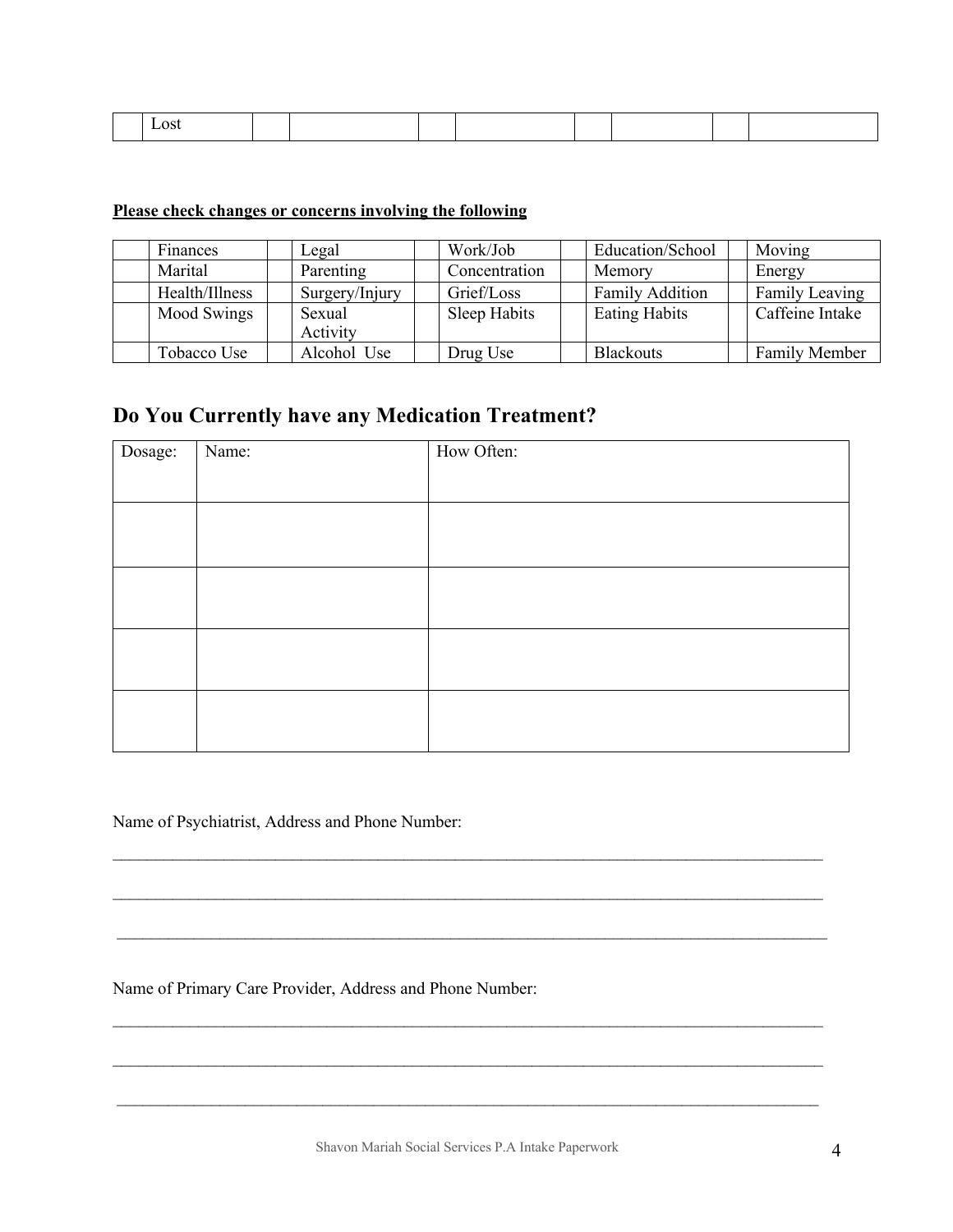History of Surgeries/ Health Problems or Allergies:

| <u>.</u> |  |
|----------|--|
|          |  |
|          |  |

History of Inpatient at Mental Health Hospital or Substance Treatment Center and Why?

| <u>.</u> |  |
|----------|--|
|          |  |
| ∽<br>، ب |  |
|          |  |

Is there currently use of Alcohol or Substances use? If so please list

| <u>.</u> |  |
|----------|--|
| <u>.</u> |  |

# **Education System and Workforce:**

| Highest Grade Level<br>completed or currently in: | School or program: | Special Education or 504 Plan: |
|---------------------------------------------------|--------------------|--------------------------------|
| Employed?                                         | How Long:          | Are You in You Dream Job?      |